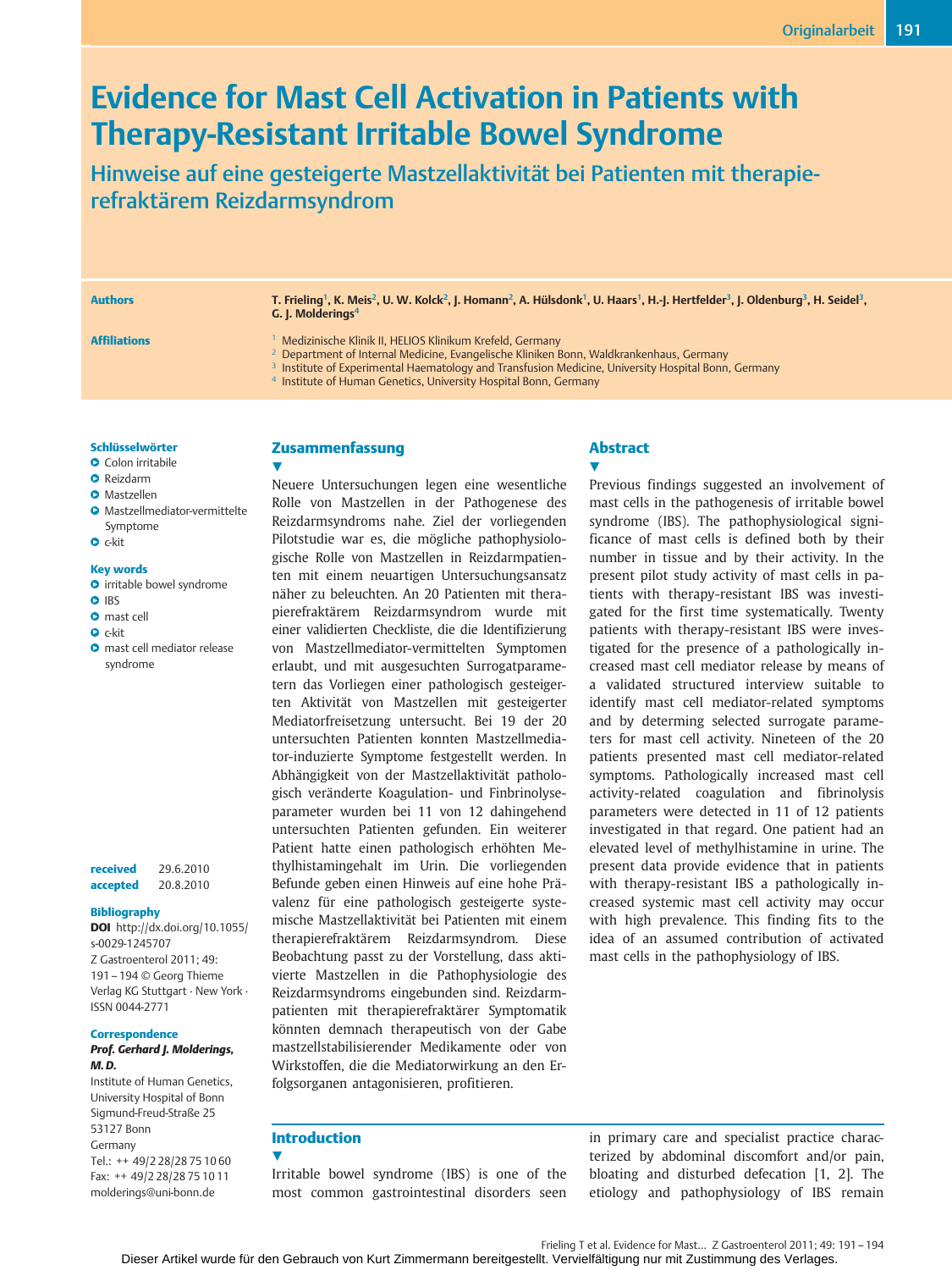poorly understood, although there are several physiologic processes that appear altered in IBS: alterations in the motor response of the gut to stimuli; an altered perception of visceral stimuli via the afferent sensory pathway or the brain-gut-axis; an altered perception of non-noxious visceral stimuli as noxious in the brain. In the last decade several findings suggested that in IBS patients mast cells may be involved in the disturbed sensory-motor function [3–7]: (1) An increased number of mast cells has been detected in the colonic and ileal mucosa of IBS patients. (2) In the human intestine, mast cells lie in close proximity to mucosal innervation. (3) Mast cell mediators such as histamine, prostaglandins and proteases excited sensory afferent pathways and evoked visceral hyperalgesia in animal models and as recently shown also in human specimen. (4) The clinical picture of IBS resembles that of gastrointestinally pronounced systemic mastocytosis. (5) There are reports about beneficial effects of orally applied sodium cromoglycate, a mast cell stabilizer, ketotifen (a mast cell stabilizing agent with antihistamine potency) and antihistamines in IBS ([8, 9], further references therein).

In the present pilot study, we investigated the potential relevance of mast cells in the pathogenesis of IBS by a novel approach: it was examined whether therapy-resistant IBS was associated with mast cell mediator-related symptoms [10] as an indicator of a pathologically increased mast cell activity.

# Study participants and methods

v,

Twenty patients with therapy-resistant IBS (for details,  $\bullet$  Table 1) were consecutively enrolled in the present study between January 2007 and July 2008. The patients were diagnosed with IBS according to the Rome II guidelines [1] (which were the valid criteria at the time of realization of the study). At that time the patients had not been treated with drugs acting at mast cells. After inclusion into the study the occurrence of mast cell mediator-related symptoms was recorded in a standardized form by means of a previously validated structured interview [11, 12] (for the English version of our questionnaire, see supplementary text to [13]). This structured interview in the main comprises the presence of episodic or ongoing symptoms presumably caused by mast cell mediators during a period of the at least last 2 years forming a pattern of symptoms termed mast cell mediator release syndrome ( $\circ$  Table 2) and that can be identified by calculating a score value. To add to the clinical findings, in all patients the mast cell mediator tryptase in blood serum was determined. In addition, as potential indicators of an increased mast cell activity selected coagulation (factor VIII, prothrombin fragments  $F1 + 2$ ) and fibrinolysis (plasmin-antiplasmin-complex PAP, D-dimers,  $\alpha_2$ -antiplasmin, tissue-type plasminogen activator tPA) parameters were determined in blood which have been shown to be related to an increased mast cell activity [14, 15]. Twelve of the 20 IBS patients gave their consent to this checkup. To exclude that a pathologically increased mast cell mediator release was secondary to a disease, differential diagnoses which could also evoke one or more of the symptoms observed (for details, see supplementary text to [13]) were ruled out by unchanged pathognomonic laboratory parameters, imaging and/or endoscopic methods concerning this matter. The study was approved by the local Ethics Committee. All patients gave informed consent prior to the investigation according to the guidelines of the local Ethics Committee.

### Table 1 Characteristics of the study population.

| <b>IBS</b> patients $(n = 20)$                     |
|----------------------------------------------------|
| age (median, range): $43.5$ years, $18 - 61$ years |
| male ( $n = 5$ )                                   |
| $-$ diarrhoea predominant (n = 4)                  |
| $-$ constipation predominant (n = 0)               |
| $-$ pain predominant (n = 1)                       |
| female ( $n = 15$ )                                |
| $-$ diarrhoea predominant (n = 8)                  |
| $-$ constipation predominant (n = 5)               |
| $-$ pain predominant (n = 2)                       |

Table 2 Frequency of occurrence of signs and clinical symptoms ascribed to episodic unregulated release of mast cell mediators as determined by the structured interview in the 20 patients with irritable bowel syndrome of the present study. Specific morphological alterations in the gastrointestinal tract were excluded by the criteria to define irritable bowel syndrome [1].

| signs and symptoms                                                                                                                                    | percent |
|-------------------------------------------------------------------------------------------------------------------------------------------------------|---------|
| abdominal                                                                                                                                             | 95%     |
| nausea, non-cardiac chest pain, Helicobacter pylori-<br>negative gastritis                                                                            |         |
| respiratory                                                                                                                                           | 60%     |
| cough, asthma-like symptoms, dyspnoea                                                                                                                 |         |
| hepatic                                                                                                                                               | 60%     |
| splenomegaly, hyperbilirubinemia, elevation of liver<br>transaminases, hypercholesterolemia                                                           |         |
| splenomegaly                                                                                                                                          | 10%     |
| cardiovascular                                                                                                                                        | 95%     |
| tachycardia, blood pressure irregularity, hot flush                                                                                                   |         |
| neuropsychiatric                                                                                                                                      | 100%    |
| headache, neuropathic pain, paresthesia, decreased<br>attention span, difficulty in concentration, forgetfulness,<br>anxiety, sleeplessness, tinnitus |         |
| cutaneous                                                                                                                                             | 50%     |
| flushing, efflorescences with/without pruritus,<br>telangiectasia                                                                                     |         |
| abnormal bleeding                                                                                                                                     | 40%     |
| skeletal                                                                                                                                              | 15%     |
| osteoporosis/osteopenia                                                                                                                               |         |
| constitutional                                                                                                                                        | 95%     |
| fatique, asthenia                                                                                                                                     |         |
|                                                                                                                                                       |         |

### **Results**

**V** 

Ages of patients ranged from 18 to 61 years, with a median of 43.5 years ( $\bullet$  Table 1). Male to female ratio was 1:3 which is in agreement with the gender distribution of IBS in previous reports ([1, 2]; further references therein). In 12 patients (60%) diarrhoea was the predominant symptom of IBS, 5 patients (25%) suffered from constipation-predominant and 3 patients (15%) from pain-predominant IBS.

In addition to the chronic gastrointestinal symptoms abdominal pain, diarrhoea and/or constipation which were part of the inclusion criterion IBS for the study, patients intermittently or chronically presented mast cell mediator-related symptoms to different degree ( $\circ$  Table 2). According to the structured interview all but one patient were clearly beyond the cut off score (mean  $\pm$  SEM 20.2  $\pm$  1.6, median 18, range 7.5 - 34; cut off score ≥ 14) indicating the occurence of a mast cell mediator release syndrome, i.e. it had a prevalence of 95% in our IBS patients sample. Fifteen patients (75%) reported a contemporaneous

Dieser Artikel wurde für den Gebrauch von Kurt Zimmermann bereitgestellt. Vervielfältigung nur mit Zustimmung des Verlages.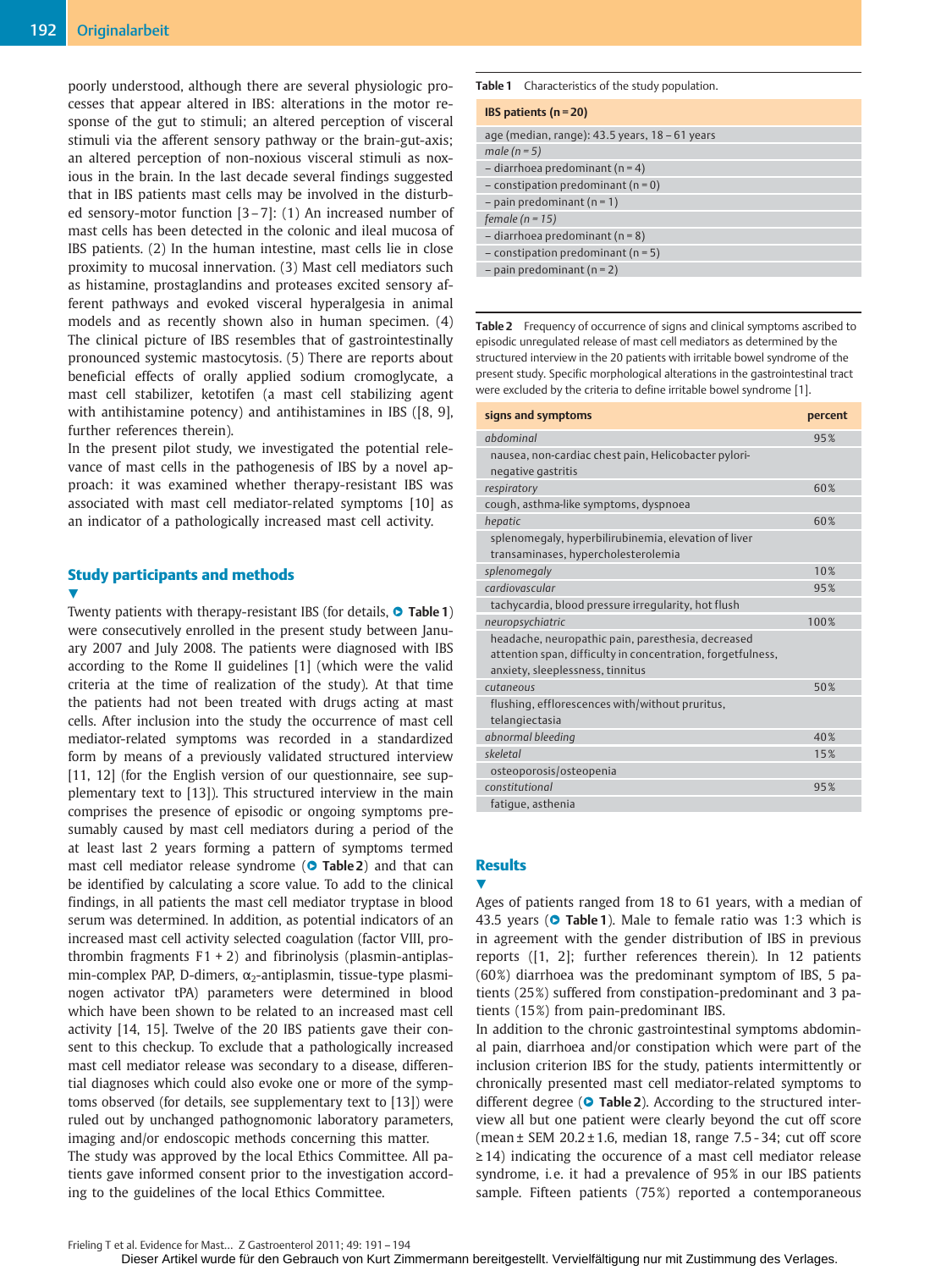Originalarbeit 193

**Table 3** Coagulation (factor VIII [FVIII], prothrombin fragments  $F1 + 2$ ) and fibrinolysis (plasmin-antiplasmin complex [PAP], D-dimer [DD],  $\alpha$ <sub>2</sub>-antiplasmin [AP], tissue-type plasminogen activator [tPA]) parameters determined in blood plasma from 12 of the 20 IBS patients investigated in that regard. Those compounds have been shown to be related to a pathologically increased mast cell activity [14, 15].

| <b>IBS</b> patient number | pathologically increased parameters   |
|---------------------------|---------------------------------------|
|                           | PAP. AP. tPA                          |
| $\mathbf{I}$              | FVIII, PAP, AP                        |
| III                       | PAP                                   |
| IV                        | $F1 + 2$ , DD, AP                     |
| V                         | PAP. AP                               |
| VI                        | FVIII, AP                             |
| VII                       | FVIII, PAP, AP, tPA,                  |
| VIII                      | parameters not pathologically altered |
| X                         | <b>FVIII</b>                          |
| XI                        | AP                                    |
| <b>XVII</b>               | FVIII, AP                             |
| <b>XIX</b>                | $F1 + 2$ , DD                         |

sudden onset of the IBS symptoms and their complex mast cell mediator-related discomforts. In six of those patients the initial manifestation of IBS symptoms and the mast cell mediatorrelated syndrome had been associated with an infective disease. In four patients both syndromes developed slowly but progressively over years.

The level of the mast cell mediator tryptase in blood was in the normal range in all patients. In one patient an increased level of methylhistamine in urine, a metabolite of mast cellderived histamine [16], was detected. Coagulation and fibrinolysis parameters which have been shown to be related to increased mast cell activity were found to be pathologically elevated in 11 of 12 patients investigated in that regard  $(O$  Table 3).

### **Discussion**

 $\blacktriangledown$ 

Previous studies revealed an increased density of mast cells in intestinal tissue of IBS patients compared to those of healthy subjects, thereby, indicating a role of mast cells in the pathogenesis of IBS [3–8, 17]. However, the pathophysiological relevance of mast cells is not only defined by their number in tissue but also by their activity; the latter has not been investigated so far. Therefore, in the present pilot study on 20 therapy-resistant patients with verified IBS according to the Rome II criteria [1] the occurrence of an increased mast cell activity was assessed, albeit indirectly, by the presence of mast cell mediator-related symptoms identified by means of a validated structured interview [11, 13]. According to that structured interview all but one IBS patient clearly were afflicted with symptoms due to a pathologically increased release of mediators from mast cells. The result of the structured interview was supported by pathologically increased levels of mast cell activity-related coagulation and fibrinolysis parameters in 11 of 12 patients investigated in that regard and by an elevated level of methylhistamine in the urine in another patient. The level of tryptase in blood was in the normal range in all patients which is in accordance with recent findings [17, 18]. In this context, it is important to recall that normal levels of tryptase in blood do not exclude a pathologically increased release of mast cell mediators. Several reasons can keep the level of tryptase in blood in the normal range despite an increased release of mast cell mediators: (1) In particular, the tight interaction between tryptase and heparin ([19]; further references therein) may attenuate spill over of exocytosed tryptase (and vice versa) into the vascular bed. (2) Mast cells can selectively release components of their stock of mediators by a differential release process [20]. (3) Dependent upon the micro-environmental factors or the nature of a stimulus within a tissue mast cells do not produce tryptase [21].

The receptor tyrosine kinase Kit plays a central role in regulating the activity of mast cells ([22], further references therein). Therefore, we have examined in a another research project whether in mast cells of patients with a mast cell mediator release syndrome functionally activating genetic alterations of the tyrosine kinase Kit were detectable at the level of mRNA. Into that investigation also the 19 IBS patients of the present study who had a mast cell mediator release syndrome were included. In fact, one or multiple complex mutations and/or activating point mutations (such as D419H, D816V) were detected in the tyrosine kinase Kit in 13 of those 19 IBS patients (but not in gender- and age-matched healthy volunteers) additionally substantiating the result of the structured interview that a mast cell dysfunction may be associated with therapyresistant IBS (Table 7 in [23]: patients # 102 – 107, 116 – 119, 121-122; data from 2 patients have not yet been published).

Interestingly, in 15 of 20 patients the contemporaneous sudden onset of the clinical manifestation of both IBS and mast cell mediator release syndrome points to a yet to be defined form of activation of the immune system as one possible trigger for clinical manifestation. Whether here is a link to the pathogenesis of postinfectious IBS [1, 2] remains to be investigated in future studies.

Taken together, the present data extend the knowledge about a potential contribution of mast cells in the pathophysiology of IBS in that not only the number of mast cells is increased in intestinal tissue of IBS patients but also the activity of the mast cells seems to be pathologically increased, at least in patients with therapy-resistant IBS. Hence, those IBS patients may benefit from drugs stabilizing mast cells and antagonizing their mediators [9, 24], thereby improving so far therapy-resistant symptoms.

The study was supported by grants of the Deutsche Krebshilfe, Novartis UK and the Förderclub Mastzellforschung e. V.

### References

- 1 Vanner SJ, Depew WT, Paterson WG et al. Predictive value of the Rome criteria for diagnosing the irritable bowel syndrome. Am J Gastroenterol 1999; 94: 2912–2917
- 2 Ohman L, Simrén M. Pathogenesis of IBS: role of inflammation, immunity and neuroimmune interactions. Nat Rev Gastroenterol Hepatol 2010; 7: 163–173
- 3 Santos J, Guilarte M, Alonso C et al. Pathogenesis of irritable bowel syndrome: The mast cell connection. Scand J Gastroenterol 2005; 40: 129– 140
- 4 Walker MM, Talley NJ, Prabhakar M et al. Duodenal mastocytosis, eosinophilia and intra-epithelial lymphocytosis as possible disease markers in the irritable bowel syndrome and functional dyspepsia. Aliment Pharmacol Ther 2009; 29: 765–773
- 5 Barbara G, Stanghellini V, De Giorgio R et al. Activated mast cells in proximity to colonic nerves correlate with abdominal pain in irritable bowel syndrome. Gastroenterology 2004; 126: 693–702
- 6 Barbara G, Wang B, Stanghellini V et al. Mast cell-dependent excitation of visceral-nociceptive sensory neurons in irritable bowel syndrome. Gastroenterology 2007; 132: 26–37